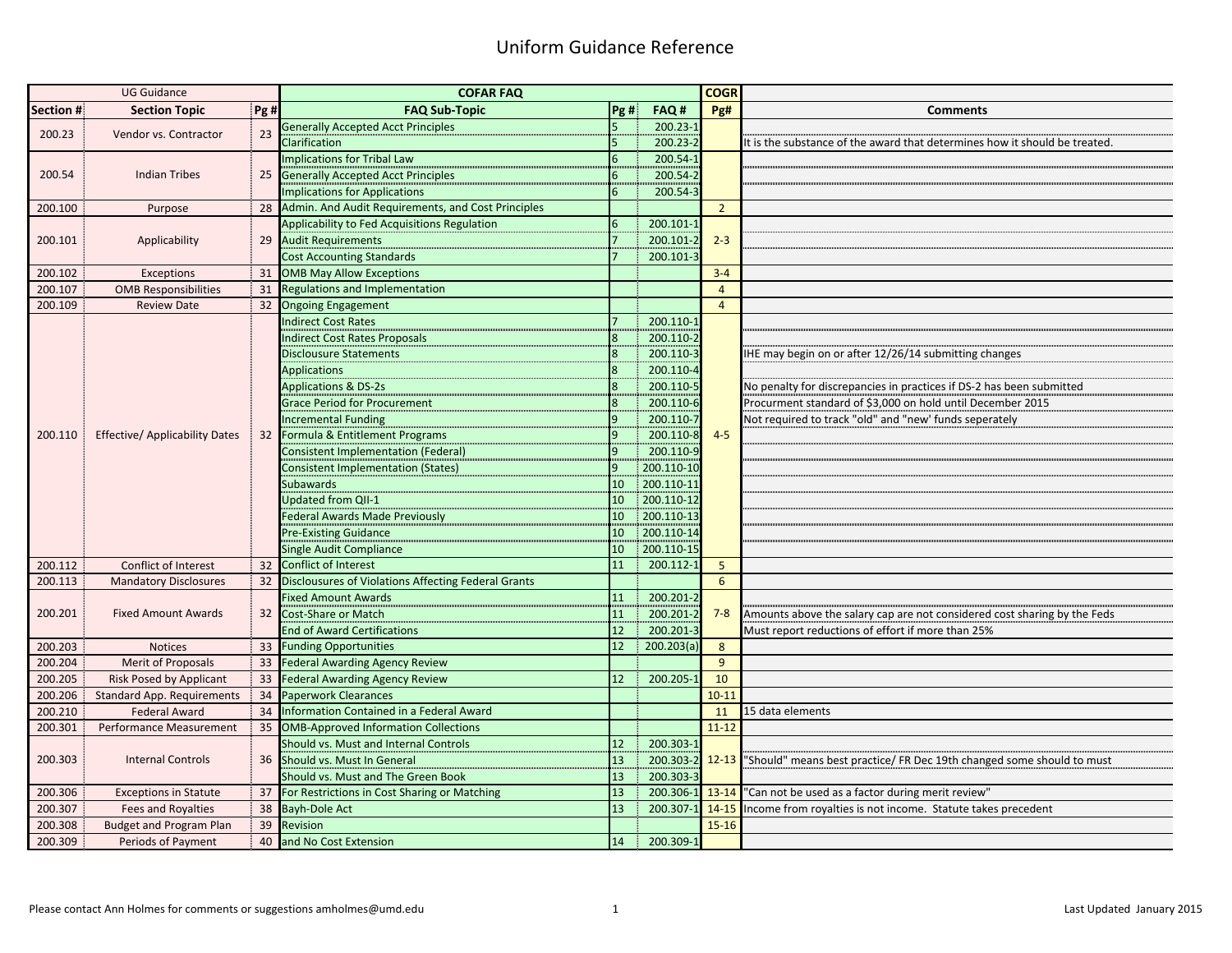## Uniform Guidance Reference

| <b>UG Guidance</b> |                                           |     | <b>COFAR FAQ</b>                                                                                                                                                                                                                                                                                                                                                                                 |                                        |                                                                                               | <b>COGR</b> |                                                                                          |
|--------------------|-------------------------------------------|-----|--------------------------------------------------------------------------------------------------------------------------------------------------------------------------------------------------------------------------------------------------------------------------------------------------------------------------------------------------------------------------------------------------|----------------------------------------|-----------------------------------------------------------------------------------------------|-------------|------------------------------------------------------------------------------------------|
| Section #          | <b>Section Topic</b>                      | Pg# | <b>FAQ Sub-Topic</b>                                                                                                                                                                                                                                                                                                                                                                             | Pg#                                    | FAQ#                                                                                          | Pg#         | <b>Comments</b>                                                                          |
| 200.313            | Equipment                                 |     | <b>Equipment and Conditional Title</b>                                                                                                                                                                                                                                                                                                                                                           | 14                                     | 200.313-1                                                                                     | $16-17$     |                                                                                          |
|                    |                                           |     | <b>Changes to Equipment Inventory</b>                                                                                                                                                                                                                                                                                                                                                            | 14                                     | 200.313-2                                                                                     |             | Non-Fed entities are not expected to change their equipment inventory systems            |
| 200.317            | <b>Procurement by States</b>              | 42  | Same Policies & Procedures as non-Federal funds                                                                                                                                                                                                                                                                                                                                                  |                                        |                                                                                               | $17 - 18$   |                                                                                          |
| 200.318            | <b>General Procurment Stnds</b>           | 42  | <b>Screening Procedures</b>                                                                                                                                                                                                                                                                                                                                                                      | 15                                     | 200.318-                                                                                      | 18          | Language does not require any specific equipemnt screen procedures                       |
| 200.319            | Competition                               | 43  | Open and Free Competition                                                                                                                                                                                                                                                                                                                                                                        |                                        |                                                                                               | 19          |                                                                                          |
| 200.320            | Methods of Procurement to be<br>followed  |     | Micro vs Small vs Over Threshold<br>Sole Source for Research<br>43 Strategic Sourcing and Shared Services                                                                                                                                                                                                                                                                                        | 15<br>16<br>16                         | 200.320-1<br>200.320-2<br>200.320-4 19-21                                                     |             | Aggregate amount of purchase does not exceed \$3,000<br>Criterial for sole source listed |
|                    |                                           |     | <b>Charge Cards</b><br><b>Indirect Costs</b>                                                                                                                                                                                                                                                                                                                                                     | 16<br>16                               | 200.320-5<br>200.320-6                                                                        |             |                                                                                          |
| 200.323            | <b>Contract Cost and Price</b>            | 44  | <b>Cost or Price Analysis</b>                                                                                                                                                                                                                                                                                                                                                                    |                                        |                                                                                               | $21 - 22$   |                                                                                          |
| 200.327            | <b>Financial Reporting</b>                | 45  | <b>OMB-Approved Collection of Financial Information</b>                                                                                                                                                                                                                                                                                                                                          |                                        |                                                                                               | 22          |                                                                                          |
| 200.328            | Program Performance                       | 45  | <b>Monitoring and Reporting</b>                                                                                                                                                                                                                                                                                                                                                                  |                                        |                                                                                               | $23 - 24$   |                                                                                          |
| 200.330            | Determinations                            | 46  | <b>Subrecipient and Contractor</b>                                                                                                                                                                                                                                                                                                                                                               |                                        |                                                                                               | $24 - 25$   |                                                                                          |
| 200.331            | Requirements for Pass-Through<br>Entities | 46  | Pass-through Entities, Indirect Cost Rates, and State Funds<br>Limits on Layers of Subrecipients for Indirect Costs<br>Delayed Federal Funds and Indirect Cost Rates<br>Indirect Cost Rates and Blended Subawards<br>Indirect Cost Rates and Entities with no Indirect Costs<br>Pass-through Entities and Indirect Cost Rate Negotiation<br>Indirect Cost Rates and non-Compliance with Guidance | 17<br>17<br>17<br>17<br>17<br>18<br>18 | 200.331-1<br>200.331-2<br>200.331-3<br>200.331-4 25-27<br>200.331-5<br>200.331-6<br>200.331-7 |             | States are required to comply with the terms and conditions (F&A rates)                  |
| 200.332            | <b>Fixed Amount Subawards</b>             | 47  | <b>Fixed Amount Subawards</b>                                                                                                                                                                                                                                                                                                                                                                    | 18                                     | 200.332-1                                                                                     | 27          | Prior approval required                                                                  |
| 200.334            | <b>Request for Transfer</b>               | 48  | <b>Records</b>                                                                                                                                                                                                                                                                                                                                                                                   |                                        |                                                                                               | 28          |                                                                                          |
| 200.335            | Methods                                   | 48  | for Collection, Transmission, and Storage of Information                                                                                                                                                                                                                                                                                                                                         |                                        |                                                                                               | 28-29       |                                                                                          |
| 200.343            | Closeout                                  | 49  | Admin. Actions and Required Work Completed                                                                                                                                                                                                                                                                                                                                                       |                                        |                                                                                               | $29 - 30$   |                                                                                          |
| 200.400            | <b>Policy Guide</b>                       | 50  | <b>Fixed Amount Subawards and Profit</b><br>Dual Role of Students and Post-Doctoral Staff<br><b>Profit and Nonprofits</b>                                                                                                                                                                                                                                                                        | 18<br>19<br>19                         | 200.400-2<br>200.400-2 31-32<br>200.400-3                                                     |             |                                                                                          |
| 200.401            | Application                               | 50  | <b>Fixed Amount Awards and Cost Principles</b>                                                                                                                                                                                                                                                                                                                                                   | 19                                     | 200.401-1                                                                                     |             |                                                                                          |
| 200.405            | <b>Allocable Costs</b>                    | 51  | <b>Unallowable Activities and Donated Services</b>                                                                                                                                                                                                                                                                                                                                               |                                        |                                                                                               | 32          |                                                                                          |
| 200.407            | Prior Written Approval                    | 52  | Avoiding Subsequent Disallowance of Dispute                                                                                                                                                                                                                                                                                                                                                      |                                        |                                                                                               | 32-33       |                                                                                          |
| 200.413            | <b>Direct Costs</b>                       | 53  | What Counts as Prior Approval                                                                                                                                                                                                                                                                                                                                                                    | 19                                     | 200.413-1                                                                                     | 33-34       |                                                                                          |
| 200.414            | Indirect (F&A) Costs                      | 53  | De Minimis Rate and Governments<br>ndirect Cost Rate Extensions - "Current" and "One-time"<br>Documentation Required for Extension<br>Timing of Request for Extension<br>Extensions and Fixed-Rates with Carry-Forward<br>Extensions and Old Rates, Shorter Extensions                                                                                                                           | 20<br>20<br>20<br>21<br>21<br>21       | 200.414-1<br>200.414-2<br>200.414-3<br>200.414-3<br>200.414-4<br>200.414-5                    | 34-36       |                                                                                          |
| 200.415            | <b>Required Certifications</b>            | 54  | Authorization to Legally Bind the non-Federal Entity                                                                                                                                                                                                                                                                                                                                             | 21                                     | 200.415-1                                                                                     | 36          | Non-Fed entities must decide how best to establish authority                             |
| 200.419            | <b>Cost Accounting</b>                    | 55  | <b>Standards and Disclosure Statement</b>                                                                                                                                                                                                                                                                                                                                                        |                                        |                                                                                               | 36-38       |                                                                                          |
| 200.430            | Compensation - Personal<br>Services       | 57  | Authorization of Changes to Time and Effort Systems<br>Time and Effort and Tribes                                                                                                                                                                                                                                                                                                                | 21<br>22                               | 200.430-2<br>200.430-                                                                         | 38-40       |                                                                                          |
| 200.431            | Compensation                              | 59  | <b>Fringe Benefits and Indirect Costs</b>                                                                                                                                                                                                                                                                                                                                                        | 22                                     | 200.431-1                                                                                     | 40-42       | Leave payout question                                                                    |
| 200.432            | Conferences                               | 61  | <b>Dissemination of Technical Information</b>                                                                                                                                                                                                                                                                                                                                                    |                                        |                                                                                               | 42          |                                                                                          |